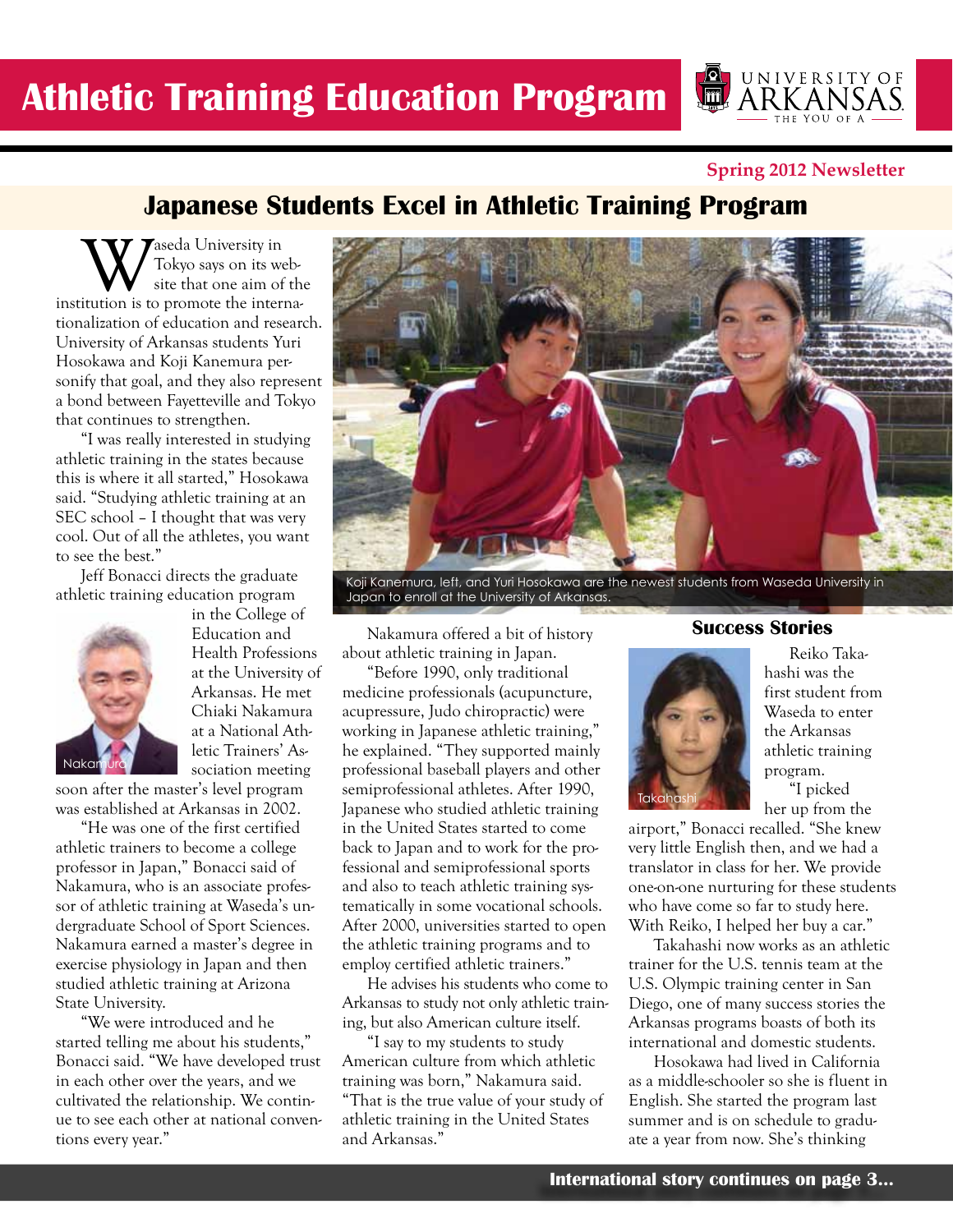



# **Program Director's Corner By Jeff Bonacci, D.A., A.T.C., L.A.T.**

# **Arkansas to Make Strong Showing at American College of Sports Medicine Meeting RESEARCH FOCUS By Gretchen Oliver, PH.D., A.T.C., L.A.T.**

 $\begin{tabular}{c} \quad \quad \textbf{F} \\ \quad \textbf{F} \\ \textbf{F} \\ \textbf{F} \\ \textbf{F} \\ \textbf{F} \\ \textbf{F} \\ \textbf{F} \\ \textbf{F} \\ \textbf{F} \\ \textbf{F} \\ \textbf{F} \\ \textbf{F} \\ \textbf{F} \\ \textbf{F} \\ \textbf{F} \\ \textbf{F} \\ \textbf{F} \\ \textbf{F} \\ \textbf{F} \\ \textbf{F} \\ \textbf{F} \\ \textbf{F} \\ \textbf{F} \\ \textbf{F} \\ \textbf{F} \\ \textbf{F} \\ \textbf{F} \\ \textbf{F} \\ \textbf{$ zorback alumni, and friends of the athletic train-

ing education program. This past fall semester has been an eventful time for the athletic training program. First and foremost, I regret to inform you that Dr. Gretchen Oliver has taken a new position at Auburn University. She

has provided outstanding leadership to our program both as the clinical coordinator and the director of the sports biomechanics group. We all will miss her dearly and wish her all the best as she continues her research in sports biomechanics. I have assured her that she is always welcome back to the halls of the HPER building. A national

**Conditions to the following and exercise**<br>ercise science students. Their<br>sentations were accepted for the 59th ing athletic training and exercise science students. Their presentations were accepted for the 59th annual meeting of the American College of Sports Medicine this May 29-June2 in San Francisco. If you are attending the meeting, please make note of these presentation times.

tenure-track search has begun to fill Dr.

Oliver's position.



As usual, our yearly athletic train-

ing family weekend event occurred during the South Carolina football weekend. Parents of current students from around the country attended the event filled with both fun and too much food.

We look forward to seeing you at the alumni gathering in St. Louis this summer at the National Athletic Trainers Association meeting.

We are very proud of each of these individuals for all of their hard work and effort they put into their research. Please take a minute to congratulate these individuals. Also, please note that many of the presentations have additional authors who greatly contributed to the success as well.

Again, congratulations!!!!

• Yuri Hosokawa and Gretchen Oliver. Pubic Stress Fracture-Lacrosse.

Podium Presentation: Saturday, June 2, 9-9:20 a.m.

- Hillary Plummer, Gretchen Oliver, Alyssa Romasco and Taylor Holt. Difference in Muscle Activations Following Drop Landing Biofeedback Intervention. Poster Presentation: Thursday, May 31, 3:30-5 p.m.
- Alyssa Romasco, Kelley MacDonald, Jessica Cohen and Gretchen Oliver. Hip Abduction Strength and its Relationship with Landing Mechanics. Poster Presentation: Thursday, May 31, 3:30-5 p.m.

• Mike Sola, Gretchen Oliver and Sean Huddleston. Quantitative Examination of Pelvic and Scapular Stabilizing Muscle Activation during Shoulder Rehabilitation.

Poster Presentation: Wednesday, May 30, 9:30-11 a.m.

- Katherine Suskind and Gretchen Oliver. Lateral Ankle Injury-Baseball.
- Podium Presentation: Wednesday, May 30, 10:50-11:10 a.m.
- Emily Wozobski, Gretchen Oliver, Jeff Bonacci and Matt Summers. Abdominal Injury-Football. Podium Presentation: Wednesday, May 30, 1:40-2 p.m.

 These presentations were also accepted as abstract publications in *Medicine and Science in Sports and Exercise*, an official journal of the American College of Sports Medicine.



#### **International story continued...**



she may then work on a doctorate in biomechanics or kinesiology.

"I have been fortunate to work on research here (with the program's Sport Biomechanics Group), and I am presenting in San Francisco at the American College of Sports Medicine," she said.

Kanemura practiced the traditional Japanese martial art of kendo growing up and knew what it felt like to be injured while playing a sport.

> "The medical, school, administrative and insurance aspects, the traditions, the culture and the regulations are different there," Hosokawa said. "But why we do the job is the same, to help athletes.'

"I appreciated sports health professionals who supported me at the time, and I got interested in their jobs," he said.

During his undergraduate days at Waseda, Kanemura studied at Portland State University in Oregon for three weeks in 2007 and was impressed by the American sports culture, huge facilities and devoted fans. He visited Japanese athletic trainers working in Arizona in 2009 and in Hawaii in 2010. All of these experiences convinced him he wanted to study athletic training in the United States, and Nakamura, his mentor, recommended the University of Arkansas.

Kanemura spent time studying English at Spring International Language Center at the university before enrolling in the graduate athletic training

education program this year. After he finishes, he would like to work his way up to being an athletic trainer with a professional sports team.

#### **International Outreach**

"We feel it is important to recruit internationally," Bonacci said. "It's a way to build our reputation internationally. Chiaki Nakamura sends his absolute

best students to us."

The program also has had a couple of Japanese students who attended universities other than Waseda. One of the Waseda students who earned a Master of Athletic Training degree is now a doctoral candidate in kinesiology at Michigan State Univerpartly because of his love for basketball. "Arkansas has a great basketball program," he said. "I thought it would be the best place to study."

sity. Yusuke Nakayma chose Arkansas

During his time in Fayetteville, Nakayama had the opportunity to work with Dave England, head athletic trainer for the Razorback basketball and baseball teams.

"He took me to the SEC tournament and to the NCAA tournament," Nakayama recalled, "and he gave me some responsibilities. I helped athletes with pre-practice preparation. I did treatments. He said he usually didn't let student-trainers tape athletes, but I asked him to test me. After that, he let me tape freshmen and sophomores; he started trusting me."

After he was chosen for an internship with the New York Knicks during the 2008-2009 season, Nakayama



learned that England had recommended him highly for the position.

"What I learned from Dave England was not only techniques and knowledge, but about professionalism," Nakayama recalled. "I learned it by staying by his side and observing him. For example, keeping the environment safe is one of the athletic trainer's responsibilities. During the daily practice, he always walks around the gym to make sure there is nothing that could potentially hurt the athlete. It may sound like a very simple thing, but many athletic trainers do not do this. He hardly sits down. I saw his professionalism as an athletic trainer from these behaviors. When I work with athletes, I hardly sit down."

Nakayama recently took his comprehensive exams and is starting work on his dissertation, which will examine the relationship between nutrition and recovery from head injuries. He would like to work for 10 to 15 years in the United States before returning to Japan to establish an athletic training education program.

"I want to educate people, too," he said. "I really appreciate what Dr. Bonacci did for me. He got me enrolled and was very supportive. When I came to Arkansas, my English was terrible. He was very patient and listened to me. He invited me to Christmas dinner with his family."

Hosokawa also would like to return to Japan eventually to share what she's learning here about athletic training.



Gretchen Oliver, University of Arkansas assistant professor of kinesiology, will be inducted as a Fellow into the American College of Sports Medicine. Advancement to Fellow recognizes professional achievement in the related disciplines of sports medicine, promoting professional development, and encouraging high standards of professional responsibility and service.